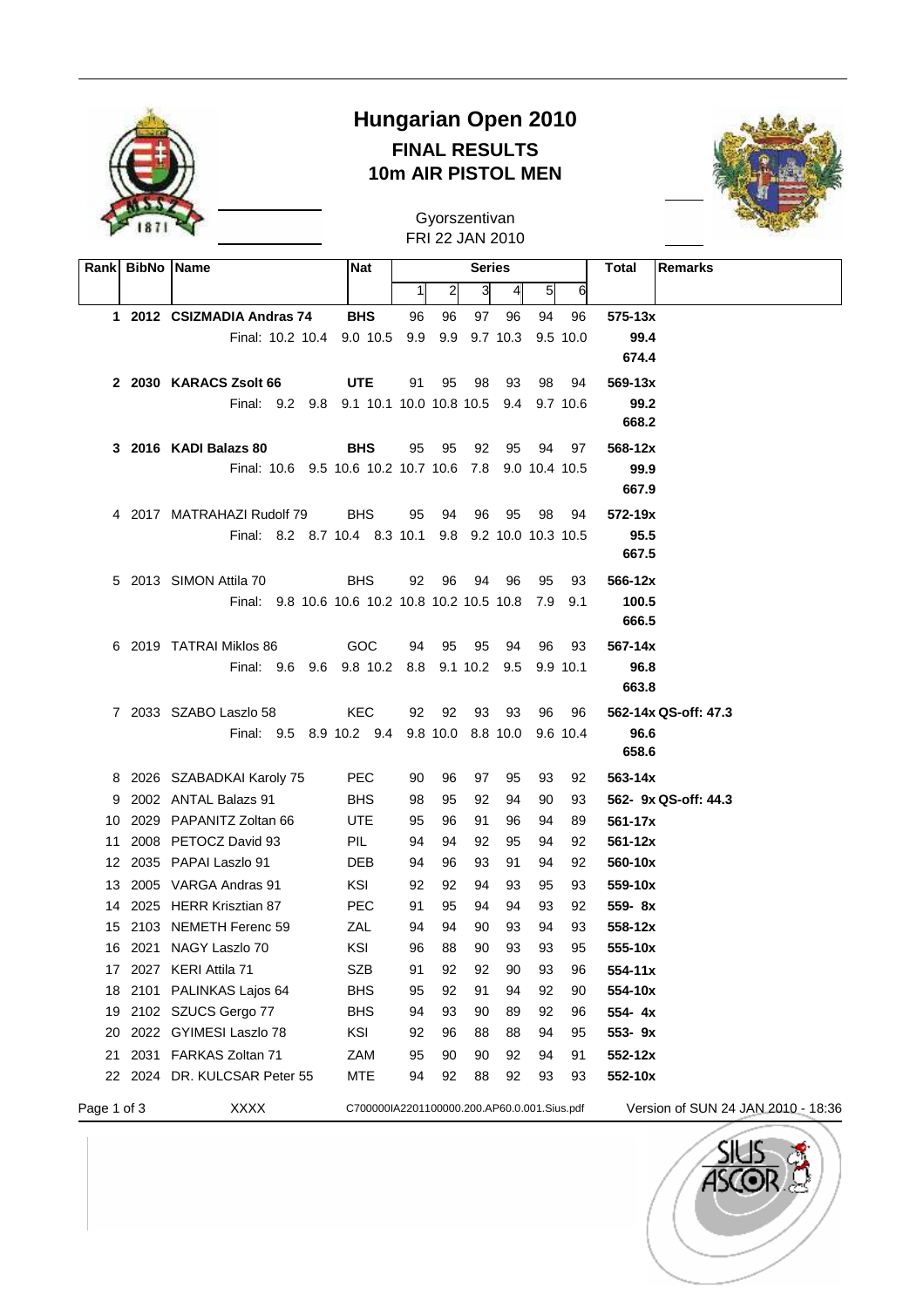| Rank | <b>BibNo</b> | <b>Name</b>             | <b>Nat</b> |    |                | <b>Series</b> |               |    |    | Total       | <b>Remarks</b> |
|------|--------------|-------------------------|------------|----|----------------|---------------|---------------|----|----|-------------|----------------|
|      |              |                         |            |    | $\overline{2}$ | 31            | $\frac{4}{ }$ | 51 | 6  |             |                |
| 23   | 2011         | BARTOK Csaba 93         | <b>SZE</b> | 93 | 91             | 92            | 89            | 93 | 92 | $550 - 11x$ |                |
| 24   |              | 2020 PAL Balazs 87      | KSI        | 94 | 89             | 92            | 86            | 89 | 93 | $543 - 9x$  |                |
| 25   | 2007         | <b>MAYER Kristof 92</b> | <b>PEC</b> | 89 | 90             | 95            | 89            | 93 | 87 | 543-8x      |                |
| 26   | 2010         | VARGA David 91          | <b>SZE</b> | 91 | 85             | 93            | 89            | 92 | 89 | $539 - 6x$  |                |
| 27   |              | 2034 NAGY Matyas 61     | <b>KEC</b> | 92 | 88             | 90            | 90            | 89 | 88 | $537 - 3x$  |                |
| 28   | 2003         | DAVID Balazs 90         | GYO        | 92 | 89             | 86            | 91            | 86 | 88 | $532 - 3x$  |                |
| 29   | 2001         | SIMON Janos 90          | <b>APL</b> | 84 | 93             | 89            | 88            | 89 | 88 | $531 - 8x$  |                |
| 30   | 2004         | MORTADA Sami 93         | <b>GYO</b> | 89 | 87             | 87            | 90            | 89 | 89 | $531 - 6x$  |                |
| 31   |              | 2006 BULYAKI Tamas 94   | KSI        | 88 | 89             | 89            | 83            | 89 | 88 | $526 - 5x$  |                |
| 32   |              | 2100 GYORI Viktor 93    | KSI        | 85 | 86             | 87            | 89            | 89 | 87 | $523 - 4x$  |                |
| 33   |              | 2018 SASS Laszlo 54     | <b>ECS</b> | 85 | 84             | 91            | 87            | 84 | 90 | $521 - 4x$  |                |
|      | 34 2009      | <b>WENCZEL Gergo 97</b> | <b>SZB</b> | 85 | 87             | 83            | 93            | 88 | 81 | $517 - 3x$  |                |

| Homologation:<br>Summary |                     |      | Protest Date / Time:<br>Number of shooters on this list: 34; Total number of shooters: 34 |                                             |        |                                            |  |  |  |  |  |
|--------------------------|---------------------|------|-------------------------------------------------------------------------------------------|---------------------------------------------|--------|--------------------------------------------|--|--|--|--|--|
| Legend<br><b>BibNo</b>   | <b>Start Number</b> |      | <b>Nat</b>                                                                                | <b>Nationality</b>                          | QS-off | 5B7B8E5B<br><b>Qualification Shoot off</b> |  |  |  |  |  |
| Page 3 of 3              |                     | 762B |                                                                                           | C700000IA2201100000.200.AP60.0.001.Sius.pdf |        | Version of SUN 24 JAN 2010 - 18:36         |  |  |  |  |  |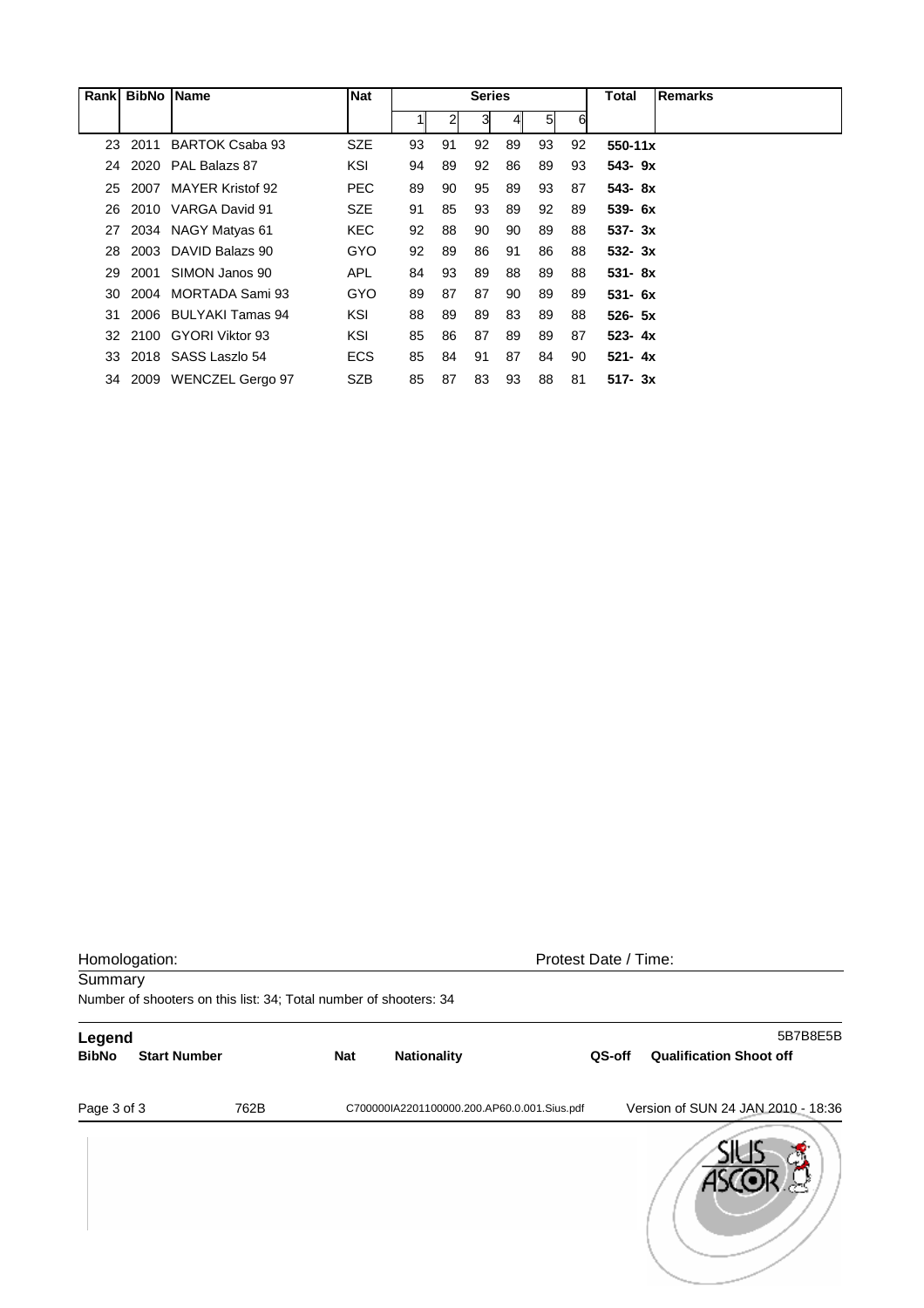

# **Hungarian Open 2010 RESULTS**

**10m AIR PISTOL MEN** 

## **Mozgáskorlátozottak**



SUN 24 JAN 2010 Győrszentiván

| Rank | FP   | <b>BibNo Name</b> |                         | <b>Nat</b> | <b>Series</b> |    |    |     |     |    | Total   | Remarks |
|------|------|-------------------|-------------------------|------------|---------------|----|----|-----|-----|----|---------|---------|
|      |      |                   |                         |            |               |    | 3  |     | 51  | 6  |         |         |
|      | 1 37 |                   | 2037 GURISATTI Gyula 67 | MTE        | 94            | 96 | 89 | -91 | 93  | 96 | 559-12x |         |
|      | 2 40 |                   | 2040 LORINCZI Tibor 74  | <b>DEB</b> | 85            | 95 | 92 | 91  | 96  | 91 | 550-14x |         |
|      | 3 38 |                   | 2038 KOSZEGI Tamas 65   | <b>MTE</b> | 90            | 90 | 95 | 86  | 90  | 92 | 543-13x |         |
|      | 4 39 |                   | 2039 DOME Istvan 54     | <b>MTE</b> | 89            | 89 | 92 | 88  | -91 | 90 | 539-7x  |         |

| Homologation: |                                                                 |      |           | Protest Date / Time:                      |            |                                    |          |
|---------------|-----------------------------------------------------------------|------|-----------|-------------------------------------------|------------|------------------------------------|----------|
| Summary       |                                                                 |      |           |                                           |            |                                    |          |
|               | Number of shooters on this list: 4; Total number of shooters: 4 |      |           |                                           |            |                                    |          |
| Legend        |                                                                 |      |           |                                           |            |                                    | 91F98F72 |
| <b>BibNo</b>  | <b>Start Number</b>                                             |      | <b>FP</b> | <b>Firing Point</b>                       | <b>Nat</b> | <b>Nationality</b>                 |          |
| Page 1 of 2   |                                                                 | 762B |           | Q700000IA2201100000.4.AP60.0.001.Sius.pdf |            | Version of SUN 24 JAN 2010 - 16:36 |          |
|               |                                                                 |      |           |                                           |            |                                    |          |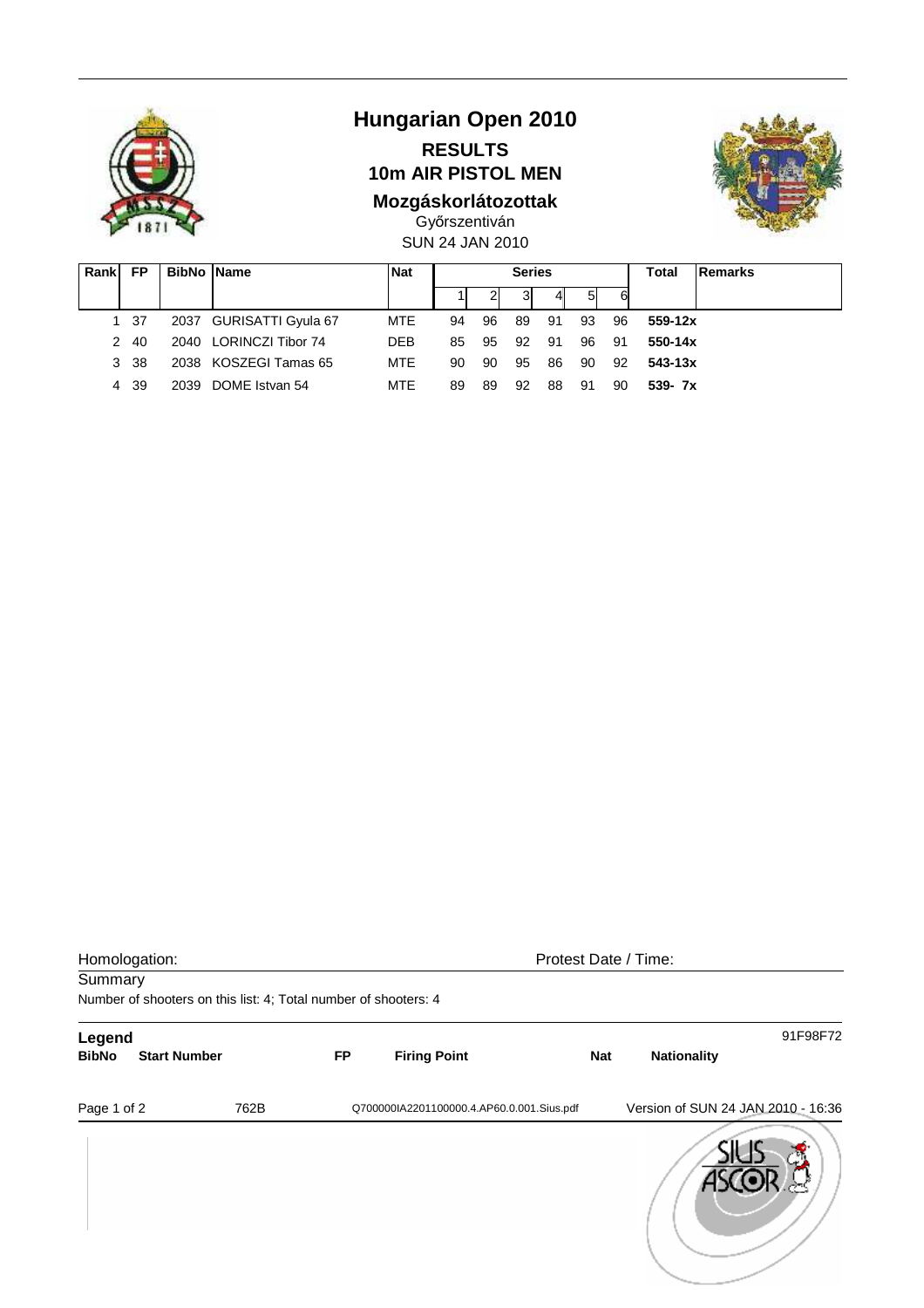|                                        |            | <b>Hungarian Open 2010</b><br><b>RESULTS</b><br>10m AIR PISTOL YOUTH WOMEN<br>Qualification |       |         |  |
|----------------------------------------|------------|---------------------------------------------------------------------------------------------|-------|---------|--|
|                                        |            | Gyorszentivan<br>FRI 22 JAN 2010                                                            |       |         |  |
| <b>BibNo Name</b><br>Rank<br><b>FP</b> | <b>Nat</b> | <b>Series</b>                                                                               | Total | Remarks |  |

|  | 1 28 | 1025 DAVID Krisztina 75 | <b>BHS</b> | 89 91 90 91 |  | 361-4x |
|--|------|-------------------------|------------|-------------|--|--------|
|  |      |                         |            |             |  |        |

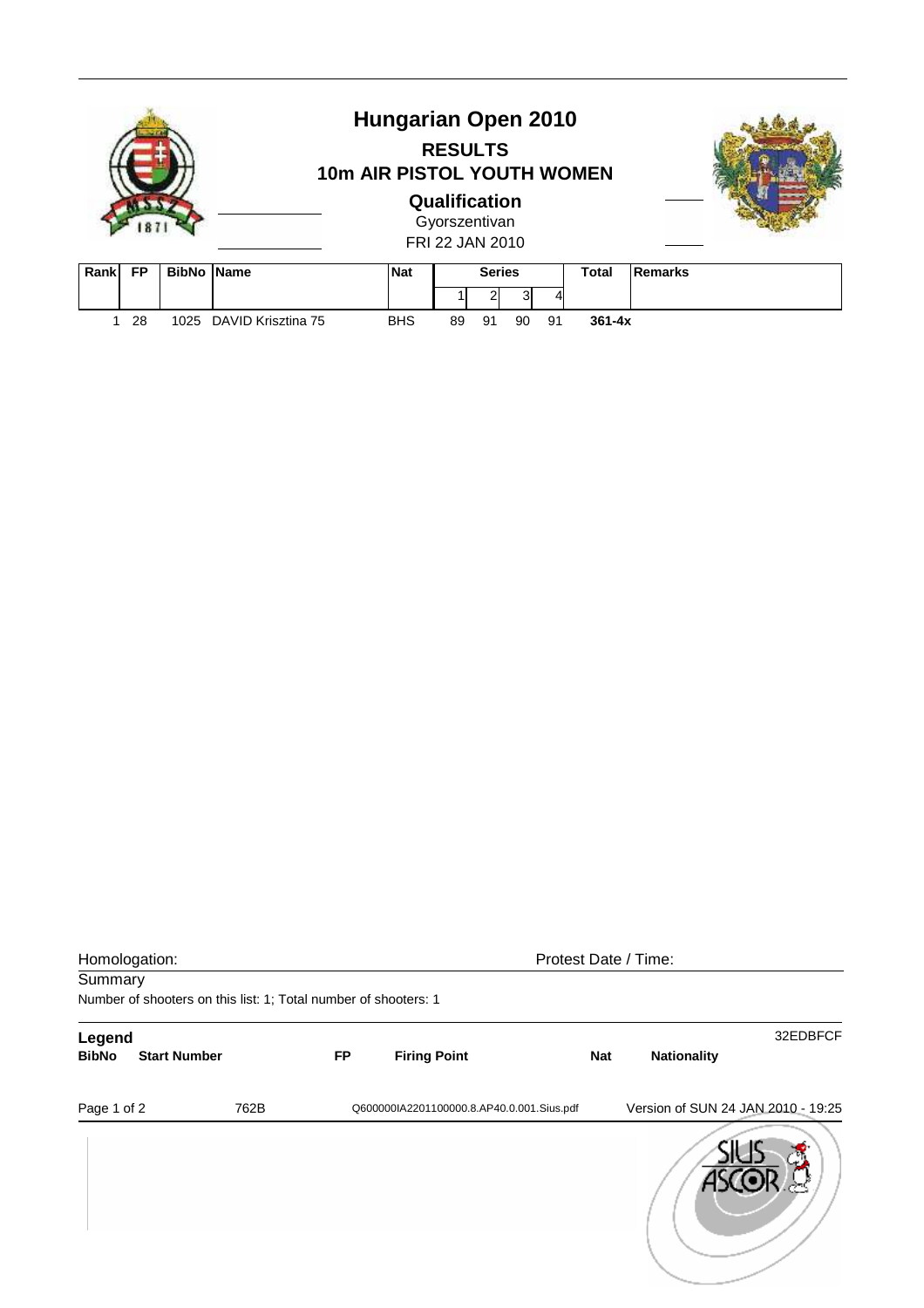

## **Hungarian Open 2010 FINAL RESULTS 10m AIR PISTOL WOMEN**



SUN 24 JAN 2010 Gyorszentivan

|             | Rank BibNo Name                                        | <b>Nat</b>                                  |    | <b>Series</b>  |                |         | Total<br><b>Remarks</b>            |
|-------------|--------------------------------------------------------|---------------------------------------------|----|----------------|----------------|---------|------------------------------------|
|             |                                                        |                                             | 1  | $\overline{2}$ | 3 <sup>1</sup> | 4       |                                    |
|             | 1 1014 BABICZ Sara 90                                  | <b>NYI</b>                                  | 90 | 95             | 93             | 98      | 376-10x                            |
|             | Final: 10.1 10.6 9.7 9.7 10.1 10.4 10.3 10.6 10.0 10.7 |                                             |    |                |                |         | 102.2                              |
|             |                                                        |                                             |    |                |                |         | 478.2                              |
|             | 2 1008 NEMES Adrienn 91                                | KSI                                         | 96 | 90             | 94             | 95      | $375 - 4x$                         |
|             | Final: 9.9 10.1 9.6 9.6 10.1 10.3 10.1 9.7             |                                             |    |                |                | 9.9 9.6 | 98.9                               |
|             |                                                        |                                             |    |                |                |         | 473.9                              |
|             | 3 1022 EISELT Judit 88                                 | KSI                                         | 88 | 97             | 97             | 96      | 378-10x                            |
|             | Final: 9.4 9.5 8.5 9.1 9.9 9.8 9.3 9.7 9.4 9.8         |                                             |    |                |                |         | 94.4                               |
|             |                                                        |                                             |    |                |                |         | 472.4                              |
|             | 4 1017 SUDI Katalin 90                                 | <b>BHS</b>                                  | 90 | - 93           | 95             | 93      | 371- 7x                            |
|             | Final: 10.1 8.8 9.6 10.3 9.2 9.2 7.3 9.1               |                                             |    |                | 9.8            | 9.1     | 92.5                               |
|             |                                                        |                                             |    |                |                |         | 463.5                              |
|             | 5 1021 SIKE Renata 78                                  | <b>BHS</b>                                  | 91 | 94             | - 88           | 92      | $365 - 7x$                         |
|             | Final: 9.5 10.6 10.4 8.8 9.9 9.1 9.9 9.6 10.4 9.4      |                                             |    |                |                |         | 97.6                               |
|             |                                                        |                                             |    |                |                |         | 462.6                              |
|             | 6 1027 MONUS Agnes 83 SZE                              |                                             | 90 | 95             | 89             | 90      | $364 - 5x$                         |
|             | Final: 9.8 9.2 10.5 10.3 10.7 8.7 9.6 9.9              |                                             |    |                | 8.1            | 9.0     | 95.8                               |
|             |                                                        |                                             |    |                |                |         | 459.8                              |
|             | 7 1100 MIHALKO Nikolett 93                             | KSI                                         | 86 | 90             | 91             | 95      | 362- 1x QS-off: 50.1               |
|             | Final: 9.7 9.1 8.8 10.3 10.1 9.2 9.1 10.3              |                                             |    |                | 9.1            | 9.8     | 95.5<br>457.5                      |
|             | 8 1019 TOTH Aniko 75                                   | APL                                         | 92 | 92             | 95             | 88      |                                    |
|             |                                                        |                                             |    |                |                |         | 367-4x                             |
|             | Final: 9.9 5.9 10.0 10.1 7.3 6.6 10.1 8.0 9.7 9.6      |                                             |    |                |                |         | 87.2<br>454.2                      |
|             | 9 1013 BABICZ Flora 94                                 | NYI                                         | 93 | 90             | 89             | 90      | 362- 4x QS-off: 47.3               |
|             | 10 1007 BARTYIK Brigitta 92                            | KSI                                         | 93 | 93             | 87             | 89      | 362- 3x QS-off: 46.4               |
|             | 11 1026 D. HEITER Otti 69                              | <b>SZB</b>                                  | 89 | 90             | 92             | 90      | $361 - 5x$                         |
|             | 12 1005 IHOS Erika 94                                  | KSI                                         | 87 | 95             | 89             | 88      | $359 - 2x$                         |
|             | 13 1024 FABOK Julianna 63                              | <b>MTE</b>                                  | 91 | 86             | 88             | 86      | $351 - 2x$                         |
|             | 14 1002 VARGA Tunde 91                                 | APL                                         |    | 84 89          | 89             | 88      | 350-3x                             |
| 15          | 1015 MOZSGAI Dominika 94                               | <b>PEC</b>                                  | 85 | 83             | 88             | 93      | 349- 5x                            |
| 16          | 1016 FEKETE Timea 98                                   | <b>SZH</b>                                  | 88 | 87             | 86             | 87      | 348-3x                             |
| 17          | 1020 KOLLAT Maria 53                                   | <b>APL</b>                                  | 84 | 85             | 85             | 92      | $346 - 3x$                         |
| 18          | 1009 CSAK Petra 92                                     | KSI                                         | 89 | 84             | 88             | 85      | $346 - 3x$                         |
| 19          | 1006 HOMOKI Lilla 90                                   | KSI                                         | 90 | 81             | 89             | 86      | $346 - 1x$                         |
| 20          | 1023 HOLLANDI Katalin 51                               | MTE                                         | 85 | 85             | 86             | 84      | $340 - 3x$                         |
| Page 1 of 3 | <b>XXXX</b>                                            | C000000IA2401100000.400.AP40.0.001.Sius.pdf |    |                |                |         | Version of SUN 24 JAN 2010 - 19:17 |

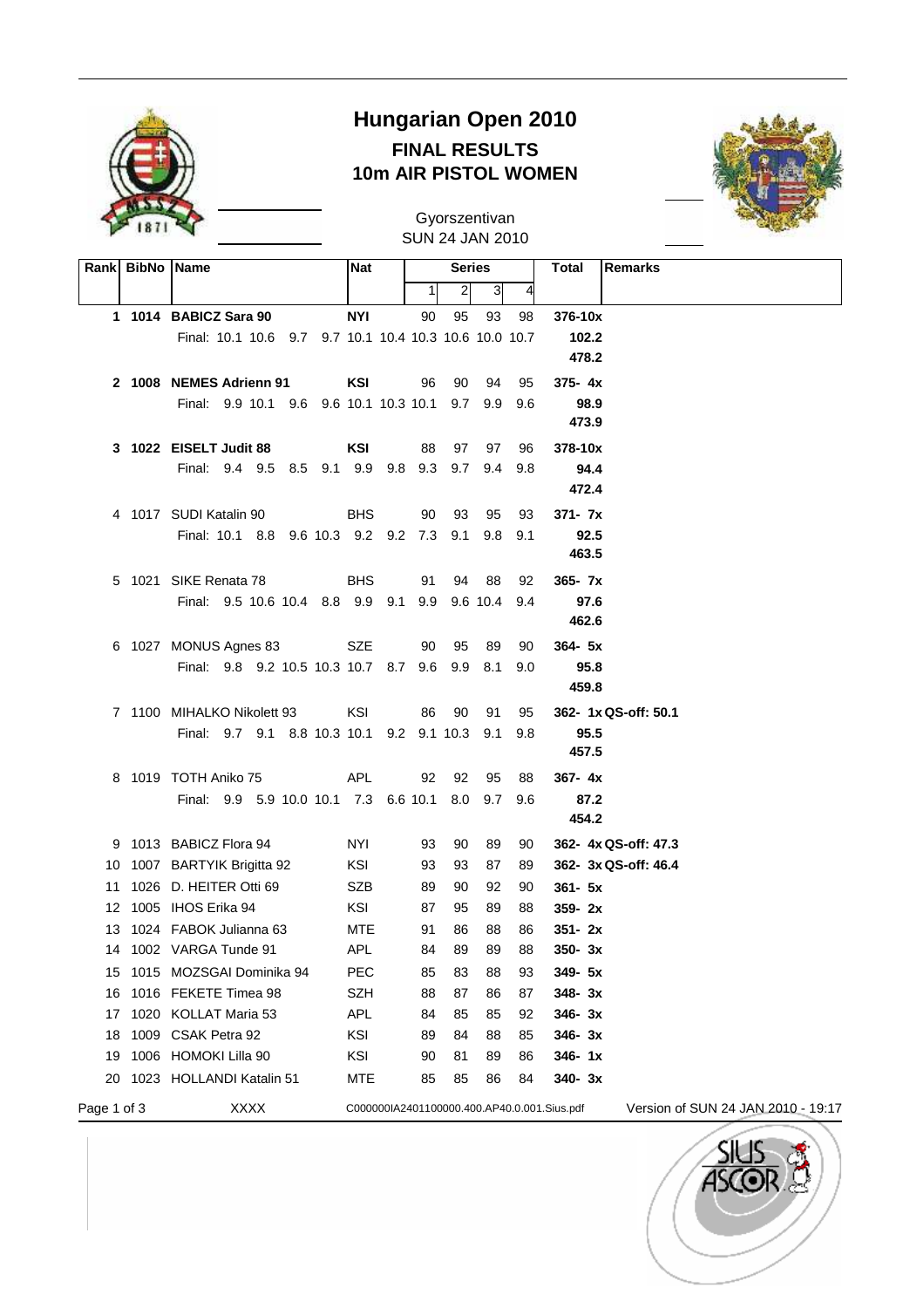|     | Rank BibNo Name |                      | <b>Nat</b> |    | <b>Series</b> |      |      | Total      | Remarks |
|-----|-----------------|----------------------|------------|----|---------------|------|------|------------|---------|
|     |                 |                      |            |    |               |      |      |            |         |
| 21  |                 | 1003 KACSKO Fanni 93 | <b>BHS</b> | 92 | 89            | - 84 | - 71 | $336 - 2x$ |         |
| 22. |                 | 1200 TOROK Timea 94  | <b>MTE</b> | 52 | -77           | - 77 | 74   | $280 - 0x$ |         |

| Homologation: |                                                                   |      | Protest Date / Time: |                                             |        |                                    |  |  |
|---------------|-------------------------------------------------------------------|------|----------------------|---------------------------------------------|--------|------------------------------------|--|--|
| Summary       |                                                                   |      |                      |                                             |        |                                    |  |  |
|               | Number of shooters on this list: 22; Total number of shooters: 22 |      |                      |                                             |        |                                    |  |  |
| Legend        |                                                                   |      |                      |                                             |        | CA3D4C4A                           |  |  |
| <b>BibNo</b>  | <b>Start Number</b>                                               |      | <b>Nat</b>           | <b>Nationality</b>                          | QS-off | <b>Qualification Shoot off</b>     |  |  |
| Page 3 of 3   |                                                                   | 762B |                      | C000000IA2401100000.400.AP40.0.001.Sius.pdf |        | Version of SUN 24 JAN 2010 - 19:17 |  |  |
|               |                                                                   |      |                      |                                             |        |                                    |  |  |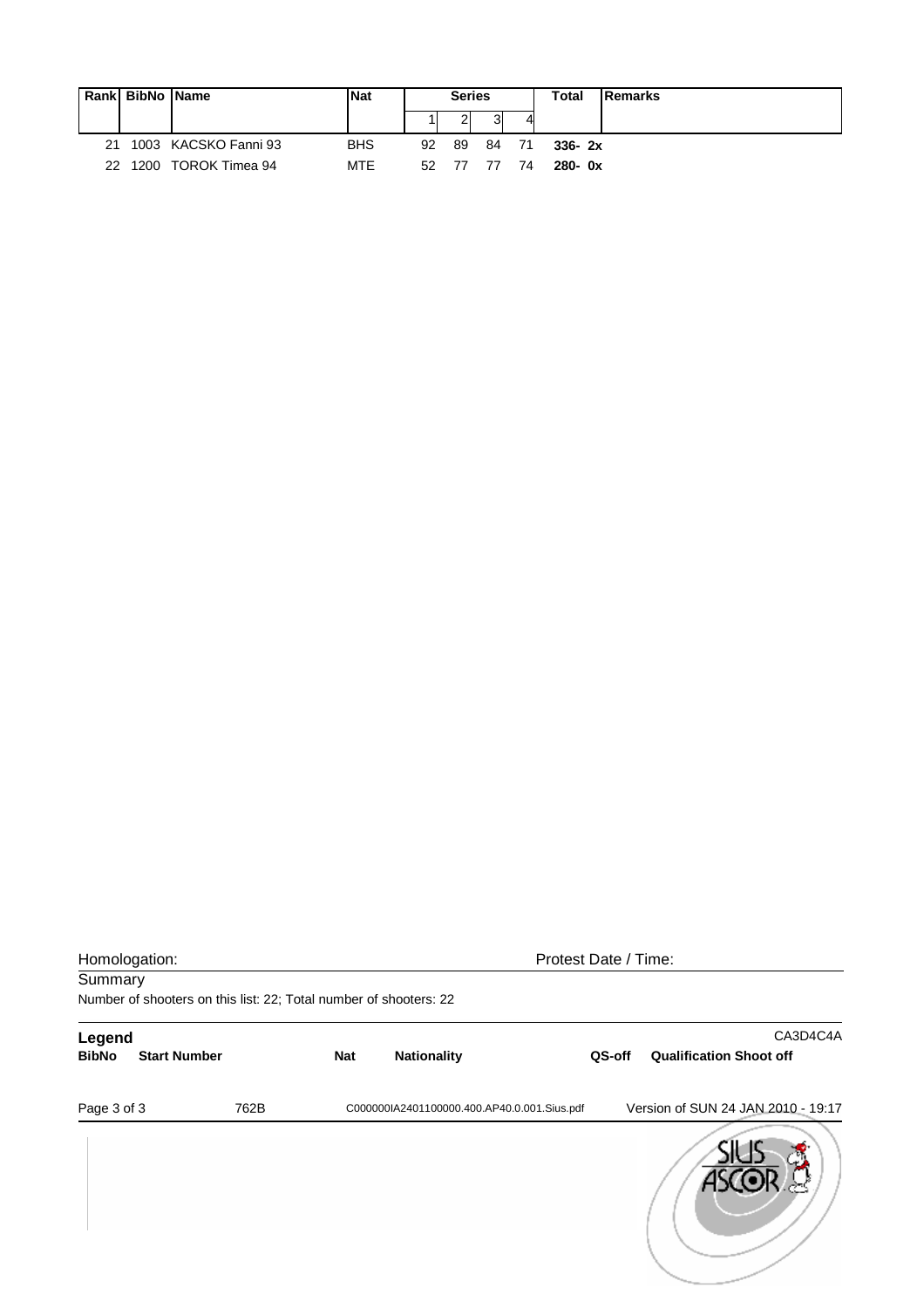

## **Hungarian Open 2010 FINAL RESULTS 10m AIR RIFLE MEN**



SUN 24 JAN 2010, START TIME 09:00 Gyorszentivan

| Rank        | <b>BibNo Name</b> |                                                       | Nat                                         |              |                | <b>Series</b>         |          |                |               | <b>Total</b><br><b>Remarks</b>     |
|-------------|-------------------|-------------------------------------------------------|---------------------------------------------|--------------|----------------|-----------------------|----------|----------------|---------------|------------------------------------|
|             |                   |                                                       |                                             | $\mathbf{1}$ | $\overline{2}$ | 3                     | 4        | 5 <sup>1</sup> | 6             |                                    |
|             |                   | 1 5025 IVANYI Laszlo 83                               | <b>HKL</b>                                  | 98           |                | 99 100                | 96       | 99             | 96            | 588-40x                            |
|             |                   | Final: 10.0 10.5 10.2 10.4 10.6 10.3 10.3             |                                             |              |                |                       |          | 8.7 10.3       | 9.9           | 101.2                              |
|             |                   |                                                       |                                             |              |                |                       |          |                |               | 689.2                              |
|             |                   | 2 5021 HANER Tamas 84                                 | <b>BHS</b>                                  | 100          | 98             | 96                    | - 98     | 98             | 98            | 588-39x                            |
|             |                   | Final: 10.2 10.4 10.7 9.0 10.5 9.7 9.4 10.4 10.4      |                                             |              |                |                       |          |                | 9.9           | 100.6                              |
|             |                   |                                                       |                                             |              |                |                       |          |                |               | 688.6                              |
|             |                   | 3 5014 BIATOVSZKI Mate 90                             | <b>SZE</b>                                  | 98           | 94             | 98                    | 96       |                | 99 100        | 585-40x                            |
|             |                   | Final: 9.9 10.8 10.5 10.6 9.8 10.6 10.5 10.4 9.8 10.0 |                                             |              |                |                       |          |                |               | 102.9                              |
|             |                   |                                                       |                                             |              |                |                       |          |                |               | 687.9                              |
|             |                   | 4 5013 RIMOVSZKI David 92                             | SZE                                         | 97           | 98             | 96                    | 97       | 97             | 97            | 582-33x                            |
|             |                   | Final: 9.4 10.3 9.5 10.1 10.8 10.4 10.3 10.4 9.8 10.7 |                                             |              |                |                       |          |                |               | 101.7<br>683.7                     |
|             |                   | 5 5024 JAKO Csaba 72                                  | <b>HKL</b>                                  | 97           | 96             | 98                    | 98       | 96             | 98            | 583-39x                            |
|             |                   | Final: 10.2 9.7 10.2 10.0 9.7 9.6 10.3                |                                             |              |                |                       |          |                | 9.6 10.6 10.7 | 100.6                              |
|             |                   |                                                       |                                             |              |                |                       |          |                |               | 683.6                              |
|             |                   | 6 5019 VERES Adam 86                                  | <b>BHS</b>                                  | 96           | 97             | 98                    | 96       | 99             | 99            | 585-38x                            |
|             |                   | Final: 9.9 9.0 9.4 10.1                               |                                             |              |                | 9.8 10.0 9.6 10.4 9.8 |          |                | 9.9           | 97.9                               |
|             |                   |                                                       |                                             |              |                |                       |          |                |               | 682.9                              |
|             |                   | 7 5030 HERCZEGH Szabolcs 80                           | UTE                                         | 99           | 95             | 97                    | 95       | 96             | 98            | 580-29x                            |
|             |                   | Final: 10.1 9.7 9.9 9.9 9.8 10.4 10.6 10.7 10.2 10.0  |                                             |              |                |                       |          |                |               | 101.3                              |
|             |                   |                                                       |                                             |              |                |                       |          |                |               | 681.3                              |
|             |                   | 8 5020 HARI Peter 89                                  | <b>BHS</b>                                  | 96           | 98             | 99                    |          | 97 97          | 94            | 581-32x                            |
|             |                   | Final: 8.4 9.9 9.3 9.8 9.2 9.9 10.1 9.9 10.1 10.1     |                                             |              |                |                       |          |                |               | 96.7                               |
|             |                   |                                                       |                                             |              |                |                       |          |                |               | 677.7                              |
| 9           |                   | 5018 KECSO Zoltan 85                                  | <b>BHS</b>                                  | 95           | 96             | 97                    | 94       | 98             | 99            | 579-29x                            |
| 10.         |                   | 5008 BENCZIK Gergo 92                                 | <b>KOM</b>                                  | 98           | 96             | 99                    | 93       | 95             | 97            | 578-28x                            |
| 11          |                   | 5009 KAPAS Istvan 92                                  | KOM                                         | 97           | 97             | 93                    | 98       | 97             | 96            | 578-28x                            |
|             |                   | 12 5032 VIDOVICS Gabor 88                             | UTE.                                        | 93           | 97             | 98                    | 98       | 96             | 95            | $577 - 31x$                        |
|             |                   | 13 5007 NAGY Sandor 95                                | KOM                                         | 97           | 97             | 97                    | 94       | 96             | 96            | $577 - 23x$                        |
|             |                   | 14 5031 FABIAN Denes 86                               | UTE                                         | 96           | 96             | 97                    | 96       | 95             | 96            | 576-25x                            |
| 15          |                   | 5010 SIMON Akos 90                                    | PEC                                         | 96           | 95             | 96                    | 95       | 95             | 97            | 574-28x                            |
| 16          | 5001              | PAPICS Balint 92                                      | APL                                         | 95           | 95             | 94                    | 97       | 96             | 96            | 573-27x                            |
| 17<br>18    |                   | 5004 PELECACI Norbert 94<br>5026 GABLI Sandor 89      | <b>APL</b><br>KOM                           | 97           | 98<br>95       | 96<br>95              | 95<br>94 | 96<br>95       | 91            | 573-27x<br>571-27x                 |
| 19          |                   | 5005 HASKO Mark 96                                    | <b>BHS</b>                                  | 97<br>93     | 92             | 97                    | 96       | 96             | 95<br>97      | 571-25x                            |
| 20          |                   | 5022 SIMO Kornel 85                                   | <b>BHS</b>                                  | 95           | 97             | 94                    | 90       | 95             | 97            | 568-27x                            |
| Page 1 of 3 |                   | <b>XXXX</b>                                           | C100000IA2401100900.800.AR60.0.001.Sius.pdf |              |                |                       |          |                |               | Version of SUN 24 JAN 2010 - 14:09 |

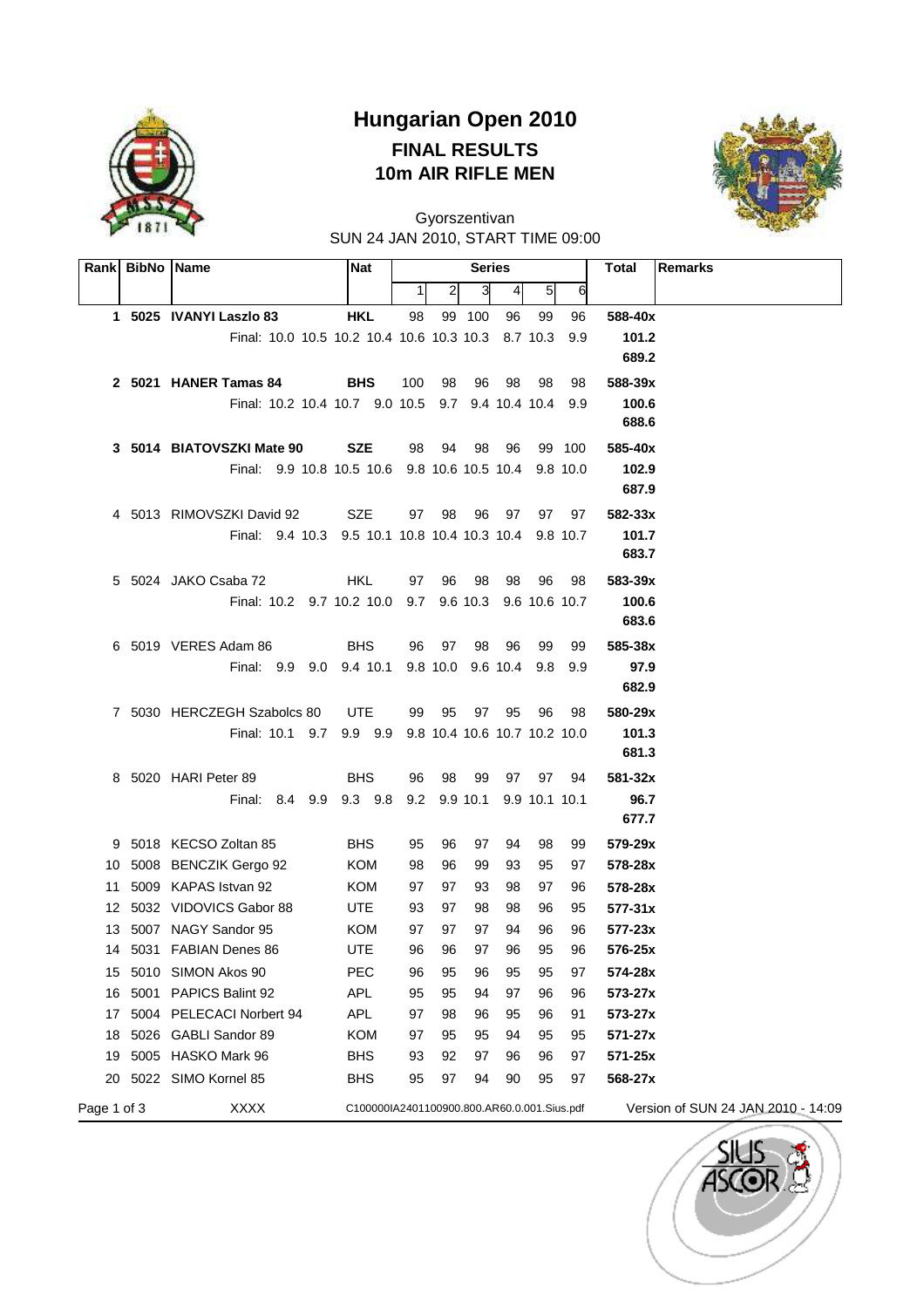| Rank | <b>BibNo</b> | <b>Name</b>             | <b>Nat</b> |    |                | <b>Series</b> |    |                |    | Total       | <b>Remarks</b> |
|------|--------------|-------------------------|------------|----|----------------|---------------|----|----------------|----|-------------|----------------|
|      |              |                         |            |    | $\overline{2}$ | 31            | 41 | 5 <sup>1</sup> | 6  |             |                |
|      | 21 5017      | SZALAI Mihaly 72        | <b>APL</b> | 95 | 95             | 92            | 96 | 93             | 96 | $567 - 24x$ |                |
| 22   |              | 5012 SANTA Szabolcs 92  | <b>PEC</b> | 96 | 94             | 96            | 96 | 95             | 90 | $567 - 23x$ |                |
| 23   | 5029         | <b>PANCE Miklos 71</b>  | KOO        | 95 | 93             | 96            | 89 | 95             | 96 | 564-20x     |                |
| 24   |              | 5015 ZADORI Tamas 90    | <b>SZE</b> | 93 | 90             | 97            | 93 | 94             | 96 | 563-20x     |                |
| 25   |              | 5003 KOVACS Levente 94  | <b>APL</b> | 91 | 97             | 91            | 96 | 89             | 97 | $561 - 21x$ |                |
| 26   |              | 5033 HAVASI Ferenc 76   | ZAL        | 96 | 94             | 88            | 93 | 96             | 94 | $561 - 19x$ |                |
| 27   |              | 5023 MATRAI Istvan 49   | <b>BPL</b> | 93 | 94             | 94            | 96 | 95             | 89 | 561-18x     |                |
| 28   |              | 5016 NAGY Benedek 93    | <b>APL</b> | 91 | 91             | 93            | 96 | 92             | 93 | 556-19x     |                |
| 29   | 5011         | DOMBI Soma 94           | <b>PEC</b> | 91 | 91             | 93            | 95 | 90             | 95 | 555-20x     |                |
| 30   | 5002         | <b>PRAGAI Patrik 98</b> | <b>APL</b> | 90 | 94             | 90            | 95 | 95             | 91 | 555-18x     |                |
| 31   |              | 5006 BEKES Balint 90    | <b>BHS</b> | 90 | 93             | 91            | 90 | 93             | 86 | 543-17x     |                |

|              | Homologation:                                                     |      |            | Protest Date / Time:                        |                                    |  |  |  |  |  |
|--------------|-------------------------------------------------------------------|------|------------|---------------------------------------------|------------------------------------|--|--|--|--|--|
| Summary      |                                                                   |      |            |                                             |                                    |  |  |  |  |  |
|              | Number of shooters on this list: 31; Total number of shooters: 31 |      |            |                                             |                                    |  |  |  |  |  |
| Legend       |                                                                   |      |            |                                             | 22336594                           |  |  |  |  |  |
| <b>BibNo</b> | <b>Start Number</b>                                               |      | <b>Nat</b> | <b>Nationality</b>                          |                                    |  |  |  |  |  |
| Page 3 of 3  |                                                                   | 762B |            | C100000IA2401100900.800.AR60.0.001.Sius.pdf | Version of SUN 24 JAN 2010 - 14:09 |  |  |  |  |  |
|              |                                                                   |      |            |                                             |                                    |  |  |  |  |  |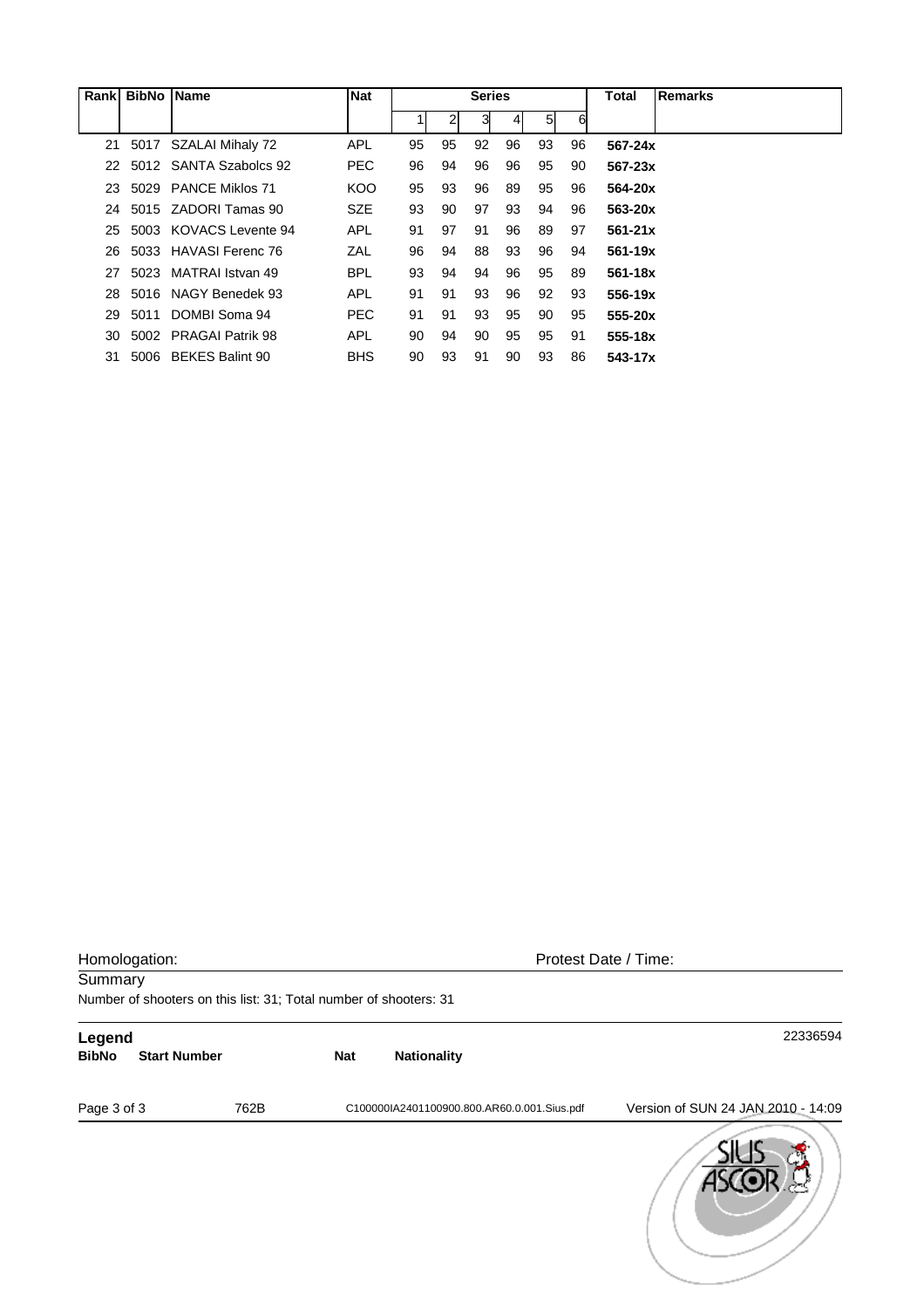

### **Hungarian Open 2010 FINAL RESULTS 10m AIR RIFLE WOMEN**



SUN 24 JAN 2010 Gyorszentivan

|             | Rank   BibNo   Name |                                                         | Nat                                          | <b>Series</b> |                | Total  | <b>Remarks</b> |                |                                    |
|-------------|---------------------|---------------------------------------------------------|----------------------------------------------|---------------|----------------|--------|----------------|----------------|------------------------------------|
|             |                     |                                                         |                                              | 1             | $\overline{2}$ | 3      | 4              |                |                                    |
|             |                     | 1 6011 BIATOVSZKI Mira 92                               | <b>SZE</b>                                   | 98            |                | 98 100 | 99             | $395 - 33x$    |                                    |
|             |                     | Final: 10.2 9.6 10.0 10.2 10.6 10.0 10.2 10.8 10.3 10.9 |                                              |               |                |        |                | 102.8          |                                    |
|             |                     |                                                         |                                              |               |                |        |                | 497.8          |                                    |
|             |                     | 2 6025 KONOMOTO Maki 86                                 | <b>JPN</b>                                   |               | 99 100         | 97     | 99             | $395 - 30x$    |                                    |
|             |                     | Final: 10.3 10.1 10.2 10.8 9.7 10.5 10.2 9.7 10.6 10.3  |                                              |               |                |        |                | 102.4          |                                    |
|             |                     |                                                         |                                              |               |                |        |                | 497.4          |                                    |
|             |                     | 3 6003 VERES Kata 91                                    | <b>BHS</b>                                   | 99            | 98             | 99     | 99             | $395 - 25x$    |                                    |
|             |                     | Final: 10.3 10.2 10.2 10.3 10.1 10.5 10.2 10.4 9.7 10.3 |                                              |               |                |        |                | 102.2          |                                    |
|             |                     |                                                         |                                              |               |                |        |                | 497.2          |                                    |
|             |                     | 4 6016 JOO Eva 70                                       | <b>BHS</b>                                   |               | 98 100         | 99     | 98             | $395 - 31x$    |                                    |
|             |                     | Final: 10.5 10.2 10.1 10.6 10.5 10.5 9.6 9.7 10.3 9.8   |                                              |               |                |        |                | 101.8          |                                    |
|             |                     |                                                         |                                              |               |                |        |                | 496.8          |                                    |
|             |                     | 5 6023 KARMACSI Ildiko 89                               | <b>PEC</b>                                   | 98            | 97             |        | 98 100         | $393 - 27x$    |                                    |
|             |                     | Final: 10.1 10.6 10.5 10.6 10.2 10.2 10.8 9.4 9.9 10.1  |                                              |               |                |        |                | 102.4          |                                    |
|             |                     |                                                         |                                              |               |                |        |                | 495.4          |                                    |
|             |                     | 6 6021 NAGY Dora 85                                     | KOM                                          | 99            | 96             | 99     | 98             | 392-27x        |                                    |
|             |                     | Final: 10.6 10.3 9.1 10.5 10.4 9.9 10.2 10.3 10.6 10.4  |                                              |               |                |        |                | 102.3          |                                    |
|             |                     |                                                         |                                              |               |                |        |                | 494.3          |                                    |
|             |                     | 7 6022 MISKOLCZI Julianna 83                            | KOM                                          | 98            | 99             | 96     | 99             | 392-26x        |                                    |
|             |                     | Final: 10.2 10.0 9.4 10.9 10.4 10.3 9.9 10.3 10.0 10.6  |                                              |               |                |        |                | 102.0<br>494.0 |                                    |
|             |                     | 8 6017 ZAKOR Andrea 69                                  | <b>BHS</b>                                   | 99            | 97             | 98     | 98             | 392-28x        |                                    |
|             |                     | Final: 10.4 9.7 10.6 10.2 10.0 10.3 10.4 10.5 9.7 9.0   |                                              |               |                |        |                | 100.8          |                                    |
|             |                     |                                                         |                                              |               |                |        |                | 492.8          |                                    |
|             |                     | 9 6002 HANAK Gabriella 96                               | APL                                          | 97            | 97             | 97     | 98             | 389-19x        |                                    |
|             |                     | 10 6014 ASZODI Anett 85                                 | APL                                          | 98            | 96             | 97     | 96             | 387-24x        |                                    |
| 11          |                     | 6024 SASAKI Ako 77                                      | <b>JPN</b>                                   | 95            | 96             | 99     | 97             | $387 - 21x$    |                                    |
|             |                     | 12 6006 SZIJJ Katinka 93                                | KOM                                          | 94            | 98             | 97     | 97             | 386-26x        |                                    |
|             |                     | 13 6020 GABLI Orsolya 86                                | <b>KOM</b>                                   | 96            | 97             | 96     | 96             | 385-20x        |                                    |
|             |                     | 14 6007 VARGA Vivien 91                                 | KOM                                          | 98            | 97             | 96     | 93             | 384-20x        |                                    |
| 15          |                     | 6005 SZIJJ Kamilla 94                                   | <b>KOM</b>                                   | 97            | 97             | 96     | 94             | 384-19x        |                                    |
| 16          |                     | 6019 SZAKONYI Gerda 72                                  | <b>HKL</b>                                   | 97            | 93             | 99     | 94             | 383-18x        |                                    |
| 17          |                     | 6010 VARGA Inez 94                                      | KOM                                          | 95            | 97             | 94     | 96             | 382-21x        |                                    |
| 18          |                     | 6015 FEHER Andrea 71                                    | APL                                          | 97            | 93             | 93     | 95             | 378-16x        |                                    |
| 19          |                     | 6008 TOPAL Erzsebet 92                                  | <b>KOM</b>                                   | 94            | 96             | 94     | 92             | 376-12x        |                                    |
| 20          |                     | 6013 SELMECI Dorottya 81                                | <b>APL</b>                                   | 95            | 93             | 94     | 92             | $374 - 14x$    |                                    |
| Page 1 of 3 |                     | <b>XXXX</b>                                             | C000000IA2401100000.1000.AR40.0.001.Sius.pdf |               |                |        |                |                | Version of SUN 24 JAN 2010 - 13:42 |